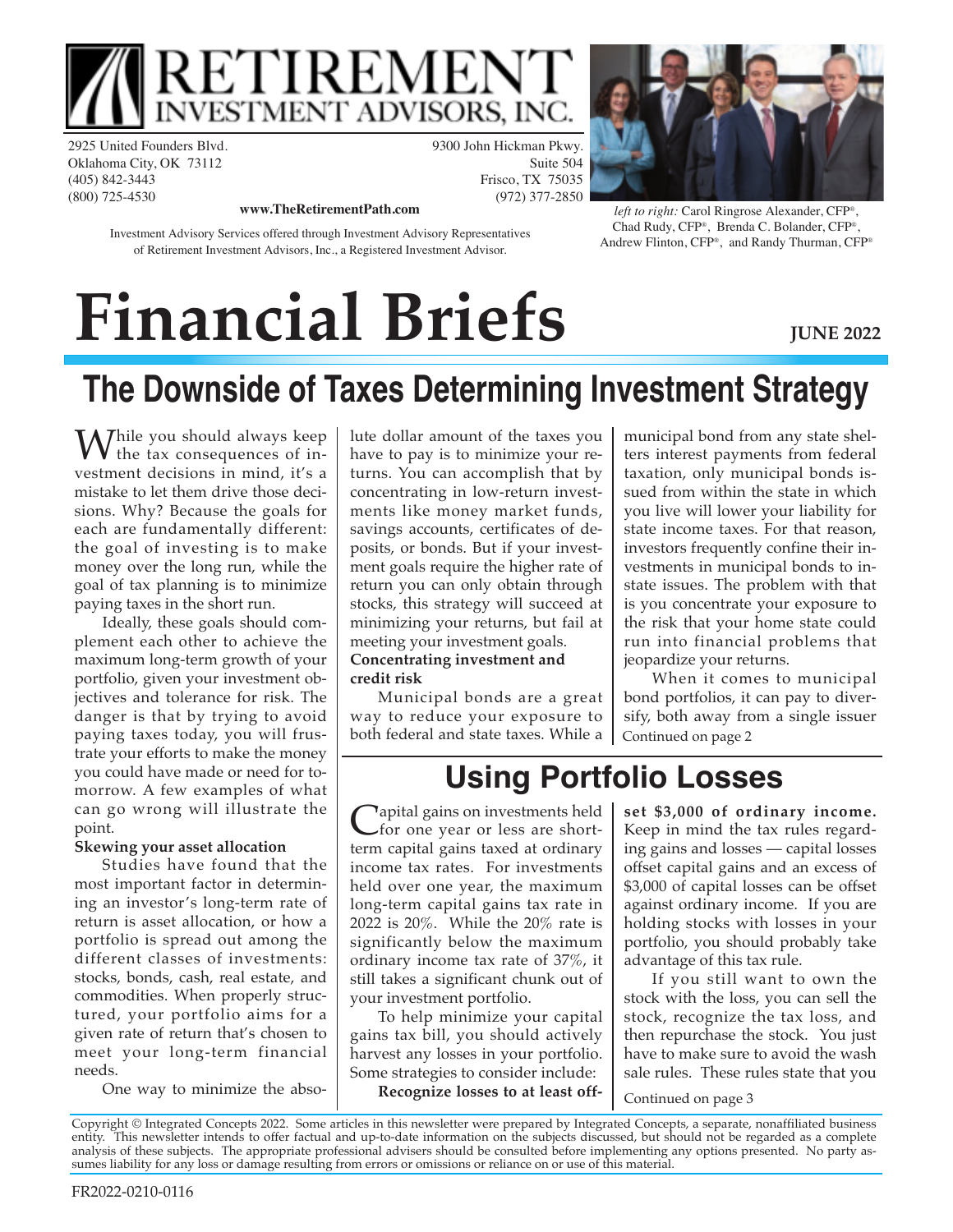Continued from page 1

and a single state. That way, you reduce the risk that the market value of your bonds will suffer from a default or credit downgrade.

#### **Holding on to an investment too long**

The higher tax rate on shortterm capital gains — those realized in less than a year — than on longterm gains encourages some investors to hold on to an investment too long. Stock prices can move quickly, and holding on to a stock just because you want a more favorable tax rate can cause you to lose some or all of your profits or deepen the losses you've already suffered.

#### **Selling an investment too soon**

Conversely, investors can be tempted to sell a stock prematurely in an attempt to harvest capital losses to shelter capital gains. While it might be a good idea to exit a stock position before its losses mount, you could regret it if the stock you sold later runs on to big gains. Selling may also leave a hole in your asset allocation strategy and diminish your portfolio's level of riskreducing diversification.

#### **The proper approach to taxefficient investing**

That doesn't mean that taxes are a good thing, or that you shouldn't try to minimize the taxes your investments trigger. But there's a wrong way to go about it — and a right way. The right way consists of doing the following:

- Taking full advantage of taxsheltered investment retirement accounts, like IRAs, 401(k) plans, and tax-sheltered annuities.
- Investing in municipal bonds only when they generate a higher after-tax rate of return.
- Selling stocks based on their intrinsic ability to generate gains or losses.
- Prudently culling losing stocks from your portfolio when harvesting capital losses.

Please call if you'd like to discuss this in more detail.  $\blacksquare$ 

### **The Downside Taxes and Retirement Withdrawals**

 ${\rm Y}$ ou may feel more free in retirement than at any other time in your life. Gone are the bosses, deadlines, meetings and to-do lists, but unfortunately you still can't shake the taxes. While you may no longer have to incur payroll taxes and you may be in a lower tax bracket, you will still most likely owe taxes on withdrawals from retirement accounts, capital gains on investments, and pension payments.

As you prepare for retirement, include developing a retirement withdrawal strategy that provides you with the income you need, minimizes the impact of taxes, and keeps your investment mix focused on your goals and personal situation. Here are some strategies to consider:

#### **Withdrawal Order Matters**

The order in which you take assets can have an impact on what you pay in taxes. The sequence strategy follows this order:

- Required minimum distributions (RMDs) from retirement accounts
- Taxable accounts
- Tax-deferred retirement accounts, such as a traditional IRAs, 401(k), 403(b), or 457
- Tax-exempt retirement accounts, such as a Roth IRA or Roth 401(k)

RMDs should be taken first if you're older than 72 because if you don't, in most cases, you will pay a penalty that is half the amount of what was not withdrawn.

After the RMDs or if you are not 72, you should take income from your taxable accounts until you've used all of the funds. The reason for this is that taxadvantaged accounts still have the potential to grow on a taxdeferred basis.

On your taxable accounts, you will most likely have to sell investments on which you will pay capital gains on any appreciation, which is from 0% to 20% depending on your tax bracket. The majority of taxpayers pay no more than 15%, since long-term capital gain rates are much lower than income tax rates.

Finally, you should use the assets in your tax-deferred accounts on which you will pay ordinary income tax. If you have Roth accounts, these funds will not be taxed.

#### **Avoid Paying Taxes on Social Security**

Up to 85% of your Social Security benefits are taxable if you make more than the income thresholds. If your adjusted gross income, nontaxable interest, and half of your Social Security reaches \$25,000 for individuals and \$32,000 for couples, you will pay income tax on up to 50% of your Social Security benefits. Additionally, if your retirement income reaches \$34,000 for individuals and \$44,000 for couples, you will pay income tax on up to 85% of your Social Security payments.

You want to manage your income to reduce the percentage of your Social Security benefits that are taxed. With this strategy, you'll want to make the income threshold the target instead of the income associated with a specific tax bracket. **Take Advantage of** 

#### **Lower Capital Gains Rates**

If your taxable income falls into one of the two lowest tax brackets, you can sell stocks that were held longer than a year as a tax-efficient means to generating cash flow. In 2022, taxpayers in the 10% and 12% income brackets will realize longterm capital gains or receive qualified dividends without being taxed. This is a great strategy if you have a high proportion of assets in taxable accounts and a lower amount of recurring income, such as Social Security, a pension, or annuity income.

Please call if you'd like to discuss this in more detail.  $\blacksquare$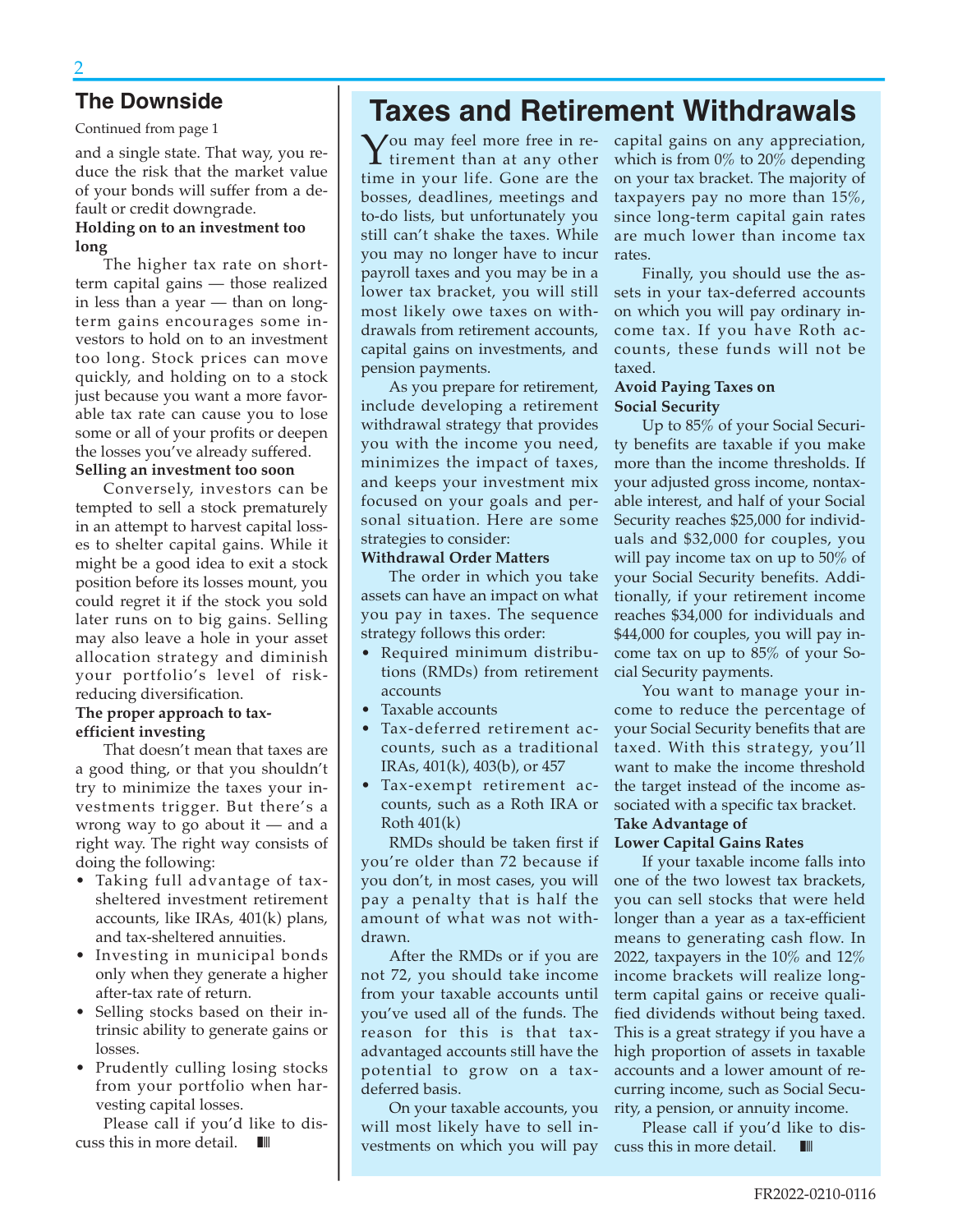#### **Using Portfolio Losses**

Continued from page 1

must repurchase the shares at least 31 days before or after you sell your original shares to recognize the loss for tax purposes. That timing can be troublesome. If the stock's price rises substantially before you repurchase it, your tax savings from the loss deduction may not be worth as much as the investment gains during that time period. You can avoid that concern by purchasing the additional shares first and then selling your original shares 31 days later. Another strategy is to purchase a similar stock, perhaps of a competitor, to replace the stock you sold. Since it isn't the same stock, you don't have to wait 31 days to purchase it.

**Consider recognizing all, or a substantial portion, of any losses in your portfolio.** Realize that no one likes to sell investments at a loss. And since you can only offset an excess of \$3,000 of capital losses against ordinary income, you might wonder why you should incur excess losses that can't be used currently, even though you can carry them forward to future years. There are a couple of advantages to this strategy.

First, it gives you an opportunity to totally reevaluate your portfolio. If you are convinced all your investments are good ones, you can sell them, recognize the tax loss, and then repurchase the stocks, being sure to avoid the wash sale rules. But it's probably more likely that you own some investments you wish you didn't or you don't think will recover as quickly as other investments. This is your opportunity to reinvest in stocks you believe have better long-term potential.

Second, it gives you more flexibility when recognizing gains in the future. You may be a little more skittish about letting capital gains ride with the market. Until you use all your capital losses, you can recognize capital gains without worrying about paying taxes. Even if your losses are long term, you can

### **Tax-Efficient Investment Strategies**

During periods of uncertain returns, it becomes even more important to consider other ways to increase your portfolio's value. One of those strategies is to invest in a tax-efficient manner.

Taxes can significantly reduce your portfolio's value. Dividends and interest income from taxable portfolios and distributions from 401(k) plans or individual retirement accounts are taxed in the year received, at ordinary income tax rates of up to 37%. Taxes are not paid on unrealized capital gains in taxable accounts. When the asset is sold from a taxable account, however, you must pay taxes on those capital gains, at a maximum capital gains tax rate of 15% to 20% (0% for individuals under certain income limits) for investments held over one year. Capital gains on investments held for one year or less are short-term capital gains and are taxed at ordinary income tax rates.

Consider the following taxefficient strategies:

- **Minimize portfolio turnover.** Carefully evaluate your investment choices, selecting those you'll be comfortable owning for a long time. That way, you can let capital gains grow for many years.
- **Place investments that generate ordinary income or that you want to trade frequently in your tax-deferred accounts.** Since in-

come and realized capital gains inside tax-deferred accounts aren't taxed until withdrawn, you defer paying taxes on that income.

- **Analyze the tax consequences before rebalancing your portfolio.** Portfolio rebalancing is a taxable event that may result in a taxable gain or loss. You should generally avoid selling investments for reasons other than poor performance. You can bring your asset allocation back in line through other means. For instance, when choosing investments, only purchase those that are underweighted in your portfolio. Reinvest interest, dividends, and capital gains in underweighted investments. Any withdrawals can be made from overweighted investments. Or rebalance through your taxdeferred accounts.
- • **Utilize losses to offset capital gains.** Selling investments at a loss can offset capital gains for that year, reducing your total tax liability. Excess losses may be used to offset up to \$3,000 of ordinary income and the unused portion may be carried forward indefinitely. See the article "Using Portfolio Losses" for more details.

Please call if you'd like to discuss this in more detail.  $\blacksquare$ 

use them to offset short-term capital gains that would be subject to ordinary income taxes.

**Use stock losses to offset other capital gains.** You don't have to match stock losses with stock gains. If you have capital gains from the sale of another type of asset, such as a business or real estate, stock losses can be used to offset those gains.

**Don't gift stocks with losses.** If you are planning a large charitable contribution, it makes sense to donate appreciated stock held for over a year. You deduct the fair market

value as a charitable contribution, subject to limitations based on a percentage of your adjusted gross income, and avoid paying capital gains taxes on the gain. If the stock has a loss, however, you should first sell it and then send the cash to the charity. That way, you get the charitable deduction and recognize a tax loss on the sale.

If you have losses in your portfolio, you may be able to use them to help reduce your income tax bill. Please call if you'd like to discuss these strategies in more detail.  $\blacksquare$